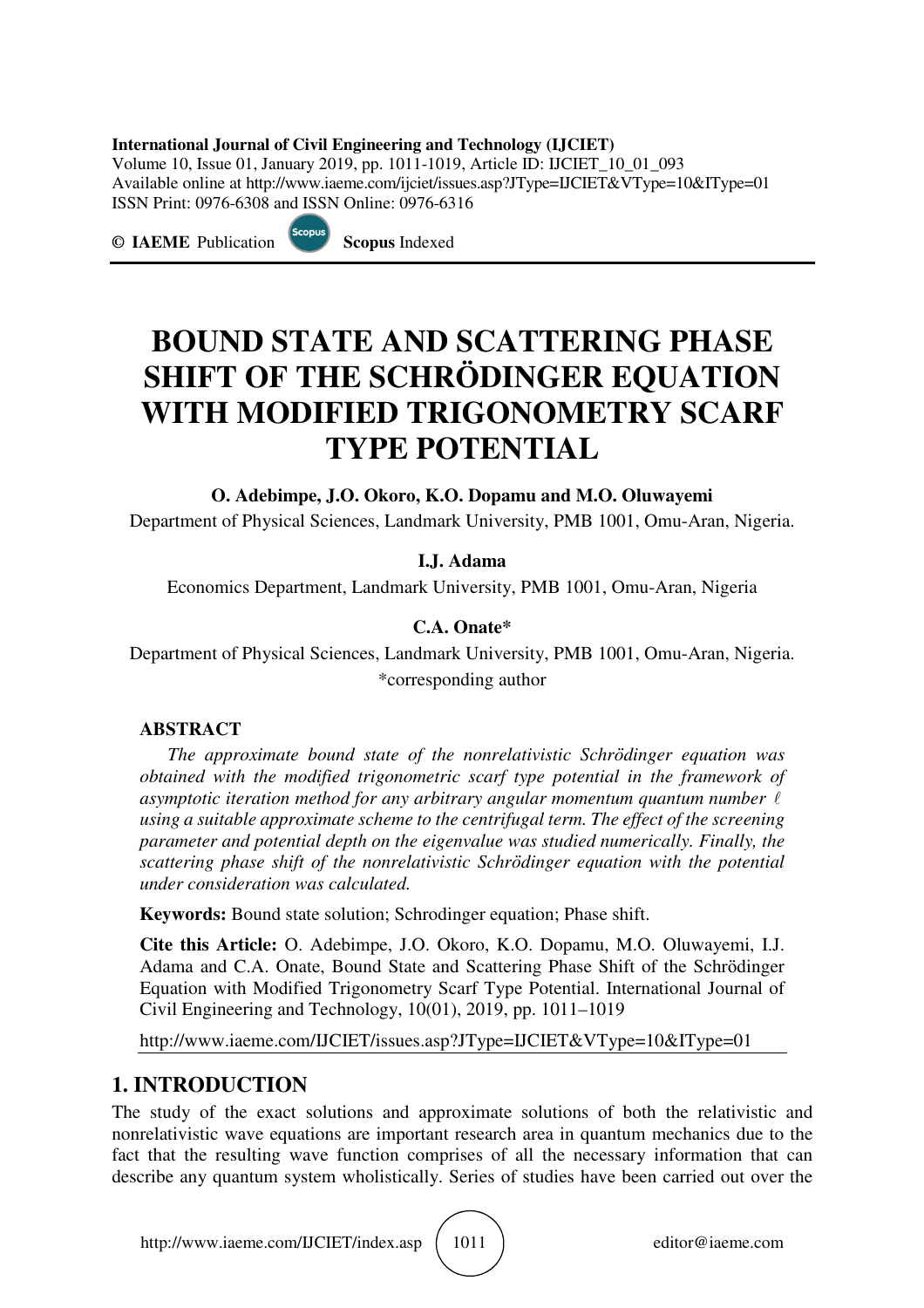years with different physical potential term [1-15] using various traditional methodologies such as supersymmetry shape invariance and solvable potential [2, 4, 10, 16], asymptotic iteration method [17-19], conventional and parametric Nikiforov-Uvarov method [5, 11, 13], factorization method [14], shifted 1/N expansion method [20], exact/proper quantization method [7-9], Formula method for bound state problem [21] and others. However, complete information about the quantum systems can only be obtained by investigating scattering state solutions of the relativistic and nonrelativistic wave equations with quantum mechanical potential terms. Thus, the understandings of various knowledge about fine scale systems have been gained by the examination of scattering and bound state of such systems. Therefore, the study of scattering state becomes an interesting area in both the relativistic and nonrelativistic regimes. Recently, Onyeaju et al., [22], studied scattering and bound states of the Klein Gordon particles with Hylleraas potential within effective mass formalism, Oyewumi and Oluwadare [23], investigated relativistic energies and scattering phase shifts for the fermionic particles scattered by Hyperbolical potential with the Pseudo(spin) symmetry, Oluwadare and Oyewumi [24, 25], obtained scattering states solutions of the Klein-Gordon equation with three physically solvable potential models and scattering state solution of the Duffin-Kemmer-Petiau equation with the varshni potential model. Ikot et al., [26], in their study, investigated scattering state of Klein-Gordon particles by q-parameter Hyperbolic Pöschl-Teller potential, Yazarloo et al., [27], obtained the relativistic scattering states of the Hellmann potential. In this study, we intend to investigate the bound state solution of the Schrӧdinger equation in the framework of asymptotic Iteration method (AIM) and the scattering phase shift of the modified Trigonometry scarf type Potential which has not been reported yet. The modified Trigonometry scarf type potential is given as

$$
V(r) = \frac{-4V_0 e^{-2\alpha r}}{\left(b e^{2\alpha r}\right)\left(1 - e^{-2\alpha r}\right)^2} \,,\tag{1}
$$

Where  $V_0$  is the depth of the potential and  $b$  characterized the range of the potential.

#### **2. METHOD**

In this section, we briefly outline the methodology of asymptotic iteration. AIM is proposed to solve the homogenous linear second-order differential equation of the form [17, 18]

$$
y_n(x) = \lambda_0(x) y_n(x) + S_0(x) y_n(x),
$$
\n(2)

Where  $\lambda_0$  (x)  $\neq$  0, the prime denotes the derivative with respect to x and n is the radial quantum number. The variables  $S_0(x)$  and  $\lambda_0(x)$  are sufficiently differentiable. The energy equation of any Schrӧdinger-like equation is obtained by transforming the equation into the form of Eq. (1) and then obtains the values of  $\lambda_k(x)$  and  $S_k(x)$  with  $k > 0$  as follows:

$$
\lambda_k(x) = \lambda_{k-1}^{\prime}(x) + S_{k-1}(x) + \lambda_0(x)\lambda_{k-1}(x),
$$
\n(3)

$$
S_k(x) = S_{k-1}'(x) + S_0(x)\lambda_{k-1}(x).
$$
\n(4)

With Eqs. (3) And (4), one can obtain the quantization condition

$$
\delta_k(x) = \left| \frac{\lambda_k(x) S_k(x)}{\lambda_{k-1}(x) S_{k-1}(x)} \right| = 0, \qquad k = 1, 2, -, -, -, \tag{5}
$$

http://www.iaeme.com/IJCIET/index.asp | 1012 | editor@iaeme.com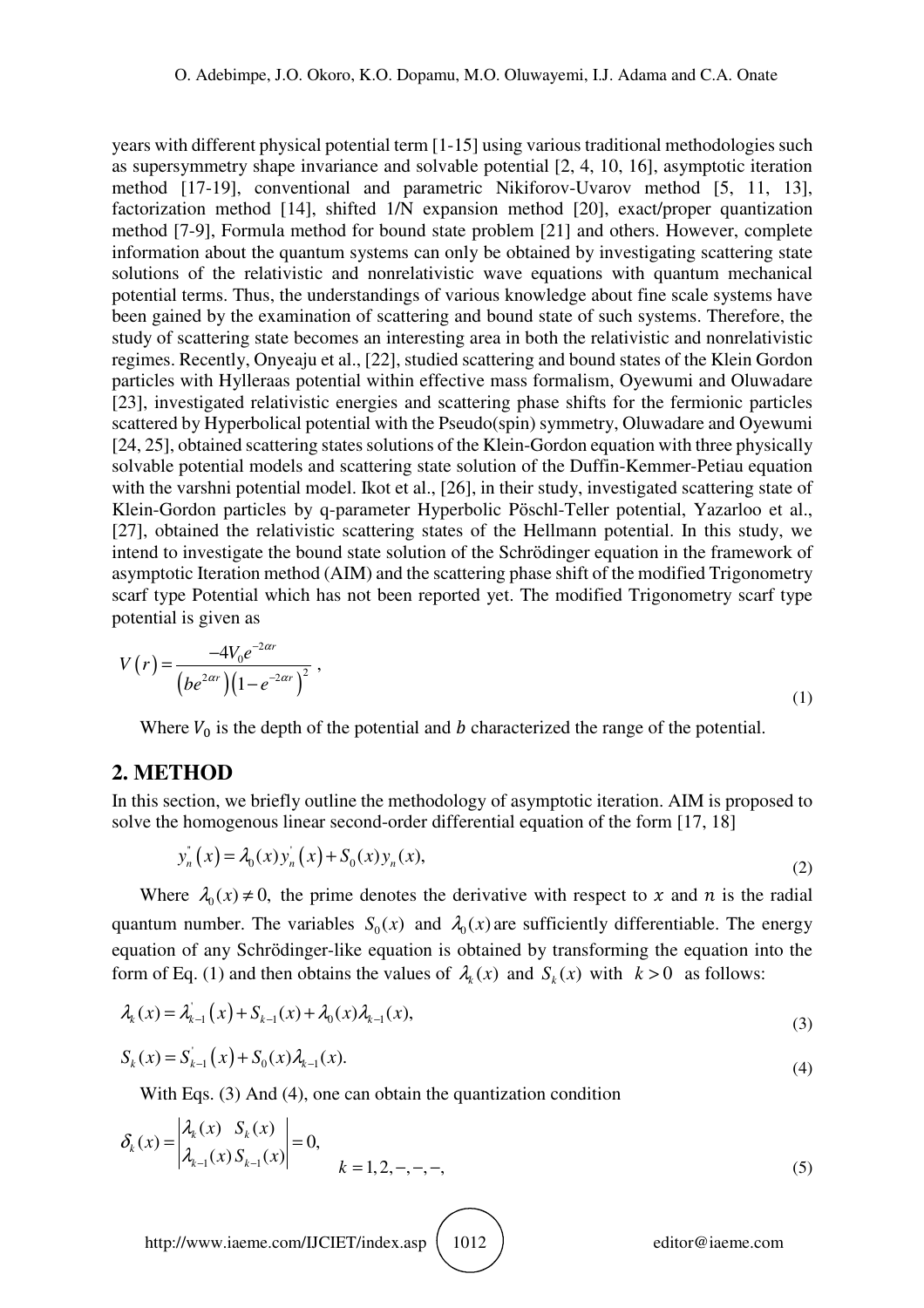The energy eigenvalues are then obtained from Eq. (5) if the problem is exactly solvable. A comprehensive/detail of the methodology can be found in Ref. [17] and [18].

## **3. BOUND STATE SOLUTIONS.**

To obtain energy equation for the nonrelativistic wave equation of any quantum physical system, we solve the original Schrödinger equation given in well-known textbooks [28, 29]

$$
\left[\frac{p^2}{2\mu} + V(r)\right]\psi_{n,\ell,m}(r) = E_{n,\ell}\psi_{n,\ell,m}(r),\tag{6}
$$

Where,  $V(r)$  is the interacting potential,  $E_{n,\ell}$  is the nonrelativistic energy and  $\psi_{n,\ell,m}(r)$  is the wave function. Setting the wave function  $\psi_{n,\ell,m}(r) = U_{n,\ell}(r)r^{-1}Y_{\ell,m}(\theta,\phi)$ , we obtain the following radial Schrödinger equation with a centrifugal term

$$
\left[\frac{d^2}{dr^2} + \frac{2\mu E_{n,\ell} - 2\mu V(r)}{\hbar^2} - \frac{\ell(\ell+1)}{r^2}\right]U_{n,\ell}(r) = 0.
$$
\n(7)

It is noted that Eq. (7) cannot be solved for  $\ell = 0$  due to the centrifugal barrier. Thus, we must apply approximation scheme to deal with the centrifugal barrier [30]. For a short potential range, the following approximation

$$
\frac{1}{r^2} \approx \frac{4\alpha^2 e^{-2\alpha r}}{\left(1 - e^{-2\alpha r}\right)^2} \,,\tag{8}
$$

Is a good approximation scheme to the centrifugal barrier for  $\alpha r \Box 1$ . Substituting Eqs. (1) And (8) into Eq. (7) and by defining a variable of the form  $y = e^{-2\alpha r}$ , the second order differential equation in Eq. (7) becomes

$$
\left[\frac{d^2}{dy^2} + \frac{1}{y}\frac{d}{dy} + \frac{Ay^2 + By + C}{y^2(1 - y)^2}\right]U_{n\ell}(y) = 0,
$$
\n(9)

Where

$$
A = \frac{\mu E_{n\ell}}{2\alpha^2 \hbar^2} + \frac{2\mu V_0}{b\alpha^2 \hbar^2},\tag{10}
$$

$$
B = \frac{-\mu E_{n\ell}}{\alpha^2 \hbar^2} - \ell(\ell+1),\tag{11}
$$

$$
C = \frac{\mu E_{n\ell}}{2\alpha^2 \hbar^2}.
$$
 (12)

In order to solve Eq. (10) using AIM, we need to transform the equation into the form of Eq. (2). This makes us to write the physical wave function of the form

$$
U_{n\ell}(y) = y^{\nu} (1-y)^{\gamma} f(y), \tag{13}
$$

Where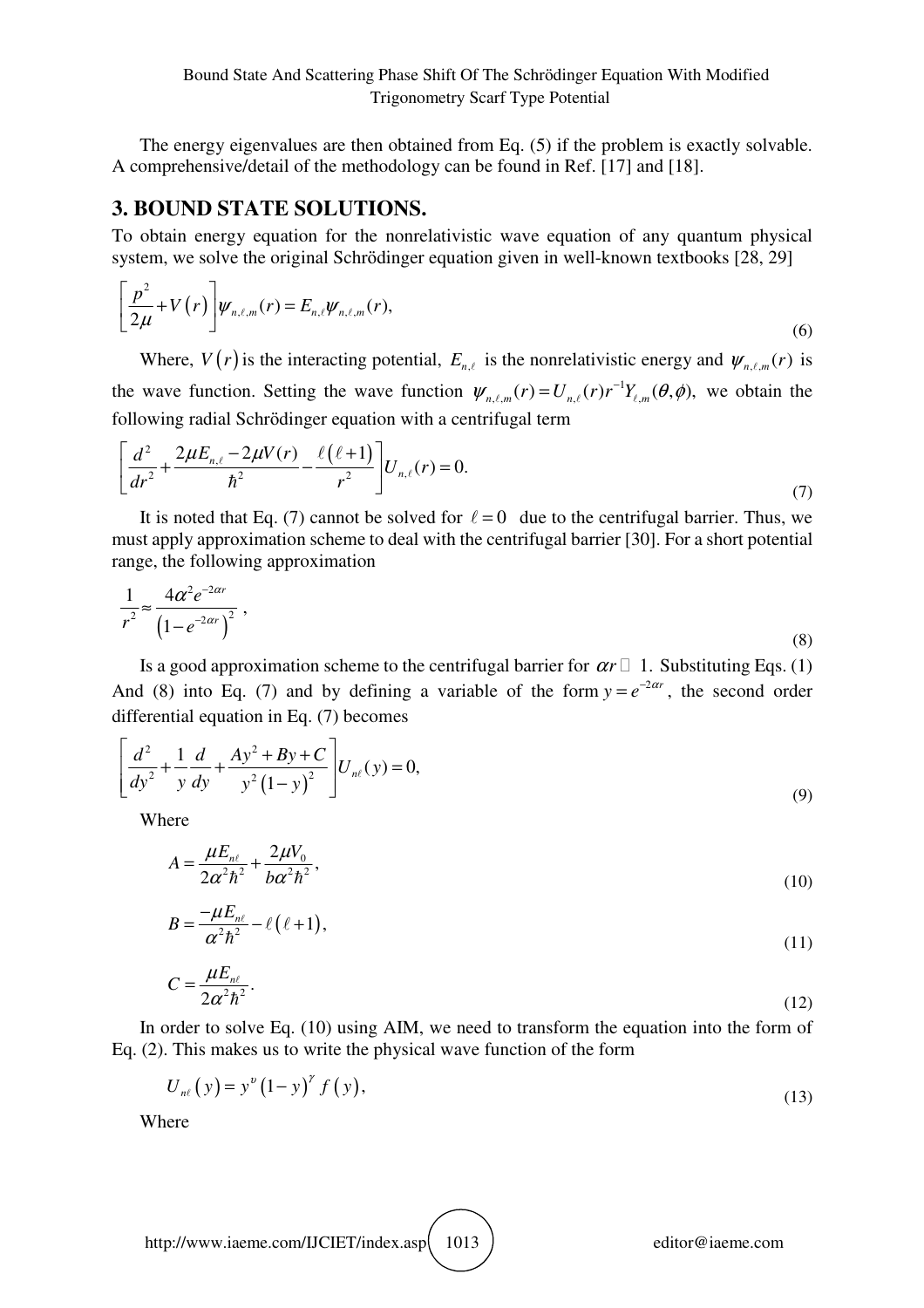$$
v = \sqrt{-\frac{\mu E_{n\ell}}{2\alpha^2 \hbar^2}},
$$
\n
$$
\gamma = \frac{1}{2} + \frac{1}{2} \sqrt{(1 + 2\ell)^2 - \frac{2\mu V_0}{b\alpha^2 \hbar^2}}.
$$
\n(14)

Inserting Eq. (13) into Eq. (9), we have a second order homogeneous linear differential equation as follow

$$
f'(y) + \left[ \frac{(2v+1) - (2v + \gamma + 1) y}{y(1-y)} \right] f'(y) - \left[ \frac{(2v + \gamma)^2 + B}{y(1-y)} \right] f(y) = 0,
$$
\n(16)

Whose solution can be found by using asymptotic iteration method? Comparing Eq. (16) with Eq. (2), we deduced the following

$$
\lambda_0 = \frac{(2v + \gamma + 1) y - (2v + 1)}{y(1 - y)},
$$
\n
$$
S_0 = \frac{(2v + \gamma)^2 + B}{y(1 - y)}.
$$
\n(17)

Using Eqs. (3), (4) and the quantization condition of Eq. (5), we can write the following relations:

$$
S_0 \lambda_1 = \lambda_0 S_1 \Longleftrightarrow \nu + \gamma = 0 + \sqrt{-A}, \tag{19}
$$

$$
S_1 \lambda_2 = \lambda_1 S_2 \Leftrightarrow \nu + \gamma = -1 + \sqrt{-A}, \tag{20}
$$

$$
S_2 \lambda_3 = \lambda_2 S_3 \Leftrightarrow \nu + \gamma = -2 + \sqrt{-A},\tag{21}
$$

$$
S_3 \lambda_4 = \lambda_3 S_4 \Leftrightarrow \nu + \gamma = -3 + \sqrt{-A}, \tag{22}
$$

When the preceding expressions are generalized, the energy eigenvalues of the nonrelativistic Schrӧdinger equation is obtained as

$$
E_{n\ell} = \left[ -\frac{\alpha^2 \hbar^2}{2\mu} \left( \frac{\frac{2\mu V_0}{b\alpha^2 \hbar^2} + \left( n + \frac{1}{2} + \frac{1}{2} \sqrt{\left( 1 + 2\ell \right)^2 - \frac{8\mu V_0}{b\alpha^2 \hbar^2}} \right)^2}{n + \frac{1}{2} + \frac{1}{2} \sqrt{\left( 1 + 2\ell \right)^2 - \frac{8\mu V_0}{b\alpha^2 \hbar^2}} \right) \right] \tag{23}
$$

#### **4. SCATTERING PHASE SHIFT**

In this section, we calculate the scattering phase shift of the potential under consideration. First, we define  $z = 1 - e^{-2\alpha r}$ , and after substituting Eqs. (1) And (8) into Eq. (7), we have

$$
\left[ \left( 1 - z \right)^2 \frac{d^2}{dz^2} - \left( 1 - z \right) \frac{d}{dz} + \frac{-Pz^2 + Qy - R}{z^2} \right] U_{n\ell}(z) = 0, \tag{24}
$$

http://www.iaeme.com/IJCIET/index.asp  $\begin{pmatrix} 1014 \end{pmatrix}$  editor@iaeme.com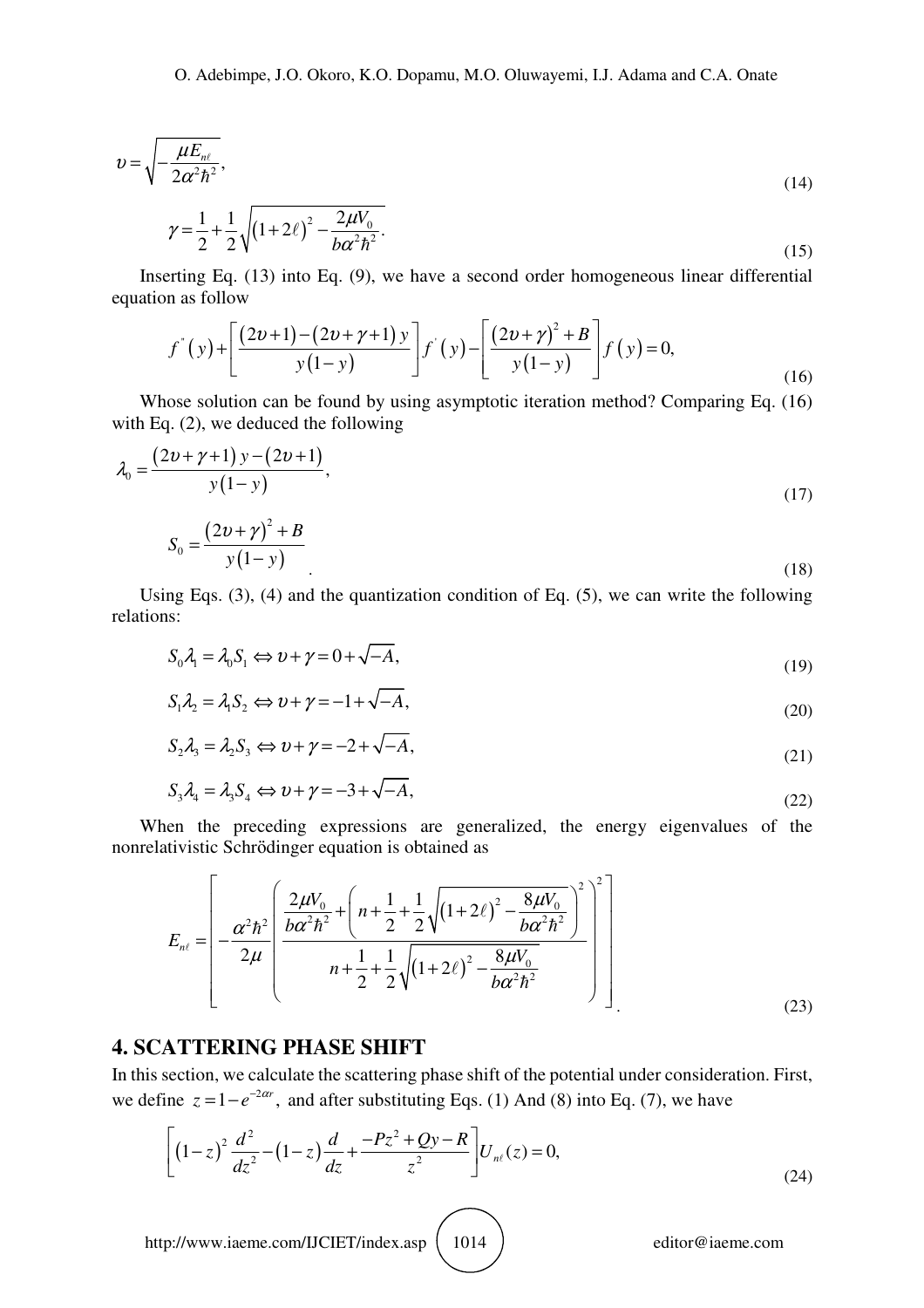Where

$$
P = \frac{2\mu V_0}{b\alpha^2 h^2} - \frac{k^2}{4\alpha^2} - \ell(\ell+1),
$$
\n(25)

$$
Q = -\frac{4\mu V_0}{b\alpha^2 \hbar^2} - \ell(\ell+1),\tag{26}
$$

$$
R = \frac{2\mu V_0}{b\alpha^2 \hbar^2},\tag{27}
$$

$$
k = \sqrt{\frac{2\mu E_{n\ell}}{\hbar^2} - 4\ell\left(\ell + 1\right)\alpha^2}.
$$
\n(28)

*k* Is the asymptotic wave number. Now introducing a wave function of the form

$$
U_{n\ell}(z) = z^{\gamma} (1-z)^{-\frac{ik}{2\alpha}} f(z), \qquad (29)
$$

And substituting it into Eq. (24), the following hypergeometric equation is obtained

$$
z(1-z)f^{*}(z)+\left[2\gamma-\left(2\gamma+1-\frac{ik}{\alpha}\right)z\right]f^{*}(z)+\left[\left(\gamma-\frac{ik}{\alpha}\right)^{2}+P\right]f(z)=0.
$$
\n(30)

Thus, the radial wave function for any arbitrary  $\ell$  – wave scattering states is given as

$$
U_{n,\ell}(r) = N_{n,\ell} \left(1 - e^{-2\alpha r}\right)^{\gamma} e^{ikr} \times {}_{2}F_{1}(\rho;\beta;\sigma;1 - e^{-2\alpha r}), \tag{31}
$$

Where

$$
\rho = \gamma - \frac{ik}{2\alpha} - \sqrt{P},\tag{32}
$$

$$
\beta = \gamma - \frac{ik}{2\alpha} + \sqrt{P},\tag{33}
$$

$$
\sigma = 2\gamma. \tag{34}
$$

In order to completely determine the scattering phase shift by analyzing the asymptotic behavior of the wave function, we consider a recurrence relation of the hyper geometric function [25, 27]

$$
{}_{2}F_{1}(\rho;\beta;\sigma;z) = \frac{\Gamma(\sigma)\Gamma(\sigma-\rho-\beta)}{\Gamma(\sigma-\rho)\Gamma(\sigma-\beta)} {}_{2}F_{1}(\rho;\beta;1+\rho+\beta-\sigma;1-z) +
$$

$$
(1-z)^{\sigma-\rho-\beta} \frac{\Gamma(\sigma)\Gamma(\rho+\beta-\sigma)}{\Gamma(\rho)\Gamma(\beta)} {}_{2}F_{1}(\sigma-\rho;\sigma-\beta;\sigma-\rho-\beta+1;1-z). \tag{35}
$$

Now, using the property

$$
{}_{2}F_{1}(\rho;\beta;\sigma;0) = 1, \tag{36}
$$

As  $r \rightarrow \infty$  and Eq. (35), we have

http://www.iaeme.com/IJCIET/index.asp 1015 editor@iaeme.com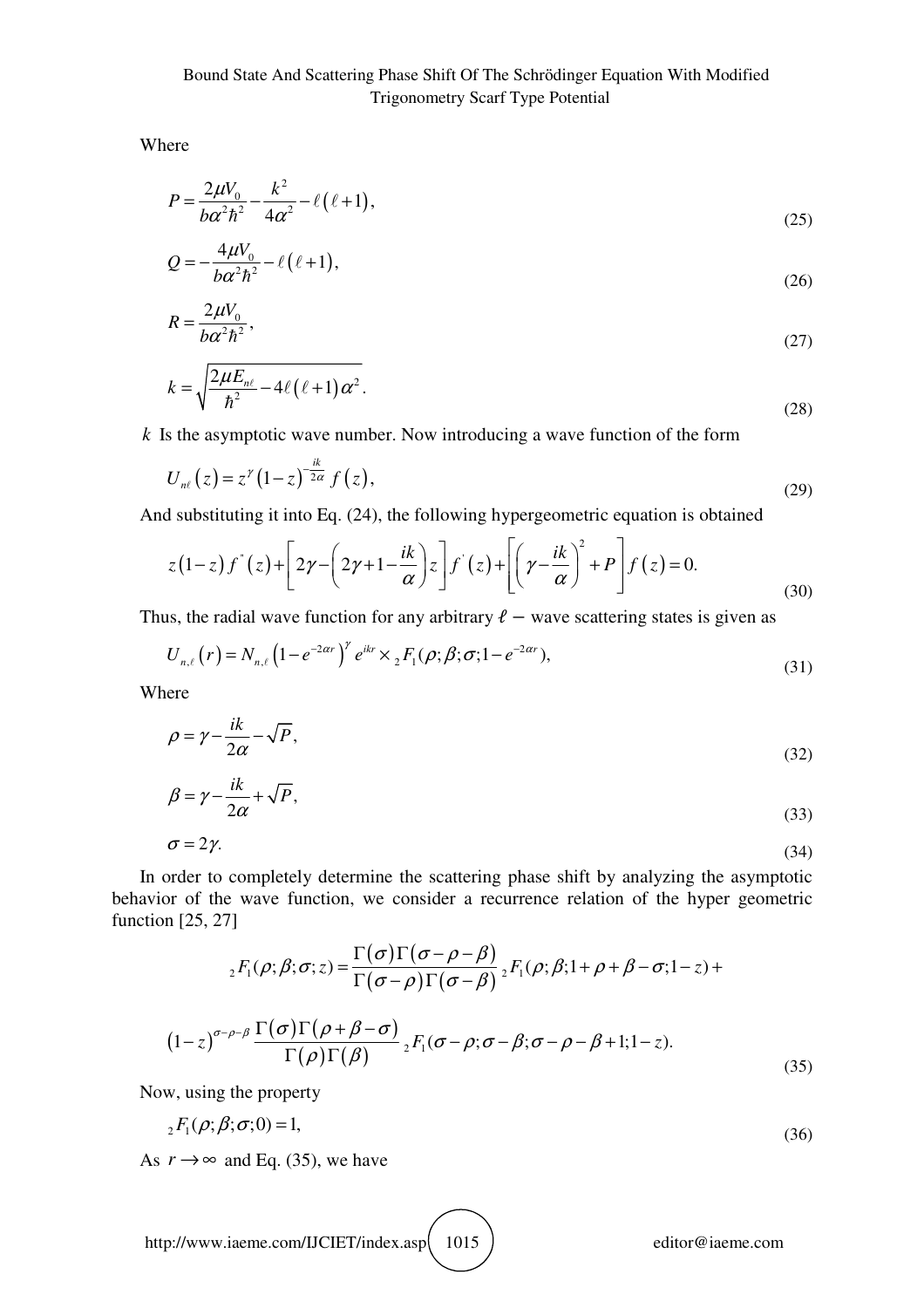$$
{}_{2}F_{1}(\rho;\beta;\sigma;1-e^{-2\alpha r})=\Gamma(\sigma)\left|\frac{\Gamma(\sigma-\rho-\beta)}{\Gamma(\sigma-\rho)\Gamma(\sigma-\beta)}+\frac{\Gamma(\sigma-\rho-\beta)}{\Gamma(\rho^{*})\Gamma(\beta^{*})}e^{-2\alpha(\sigma-\rho-\beta)r}\right|,
$$
\n(37)

Where we have used the following identities

$$
(\rho + \beta - \sigma)^* = \sigma - \rho - \beta = \frac{ik}{\alpha},
$$
\n(38)

$$
\beta^* = \sigma - \rho = \gamma + \frac{ik}{2\alpha} + \sqrt{P},\tag{37}
$$

$$
\rho^* = \sigma - \beta = \gamma + \frac{ik}{2\alpha} - \sqrt{P}.\tag{40}
$$

Thus, as  $r \rightarrow \infty$ , the asymptotic form of the wave function is obtain as

$$
U_{n,\ell}(r) = N_{n,\ell} \Gamma(\sigma) \frac{\Gamma(\sigma - \rho - \beta)}{\Gamma(\sigma - \rho) \Gamma(\sigma - \beta)} \times \sin\left(kr + \frac{\pi}{2} + \delta\right).
$$
\n(41)

Taking the boundary condition into consideration:

$$
r \to \infty
$$
  $\Rightarrow$   $U_{n,\ell}(\infty) \to 2\sin\left(kr - \frac{\ell\pi}{2} + \delta_{\ell}\right)$ , we obtain the phase shift as

$$
\delta_{\ell} = 1.571(\ell+1) + \arg\left[\Gamma\left(\frac{ik}{\alpha}\right)\right] - \arg\left[\Gamma\left(\gamma + \frac{ik}{2\alpha} + \sqrt{P}\right)\right] - \arg\left[\Gamma\left(\gamma + \frac{ik}{2\alpha} - \sqrt{P}\right)\right]
$$
(42)

**Table 1:** Bound state energy eigenvalues of the trigonometry scarf type potential at ground state as a function of the screening parameter with  $b = -1$ ,  $\mu = \hbar = 1$ .

| $\ell$         | $\alpha$ | $E_{0,\ell}(V_0=0.1)$ | $E_{0\ell}(V_0=0.2)$ | $E_{0,\ell}(V_0=0.3)$ |
|----------------|----------|-----------------------|----------------------|-----------------------|
| $\mathbf{1}$   | 0.10     | $-0.019373129$        | $-0.018816093$       | $-0.018316896$        |
|                | 0.15     | -0.043589539          | $-0.042353621$       | $-0.041213016$        |
|                | 0.20     | $-0.077492514$        | $-0.075264373$       | $-0.073267584$        |
|                | 0.25     | $-0.121082053$        | $-0.117600583$       | $-0.114480601$        |
| $\mathfrak{D}$ | 0.10     | $-0.044220071$        | $-0.043478196$       | $-0.042771490$        |
|                | 0.15     | $-0.099495159$        | $-0.097825941$       | $-0.096235652$        |
|                | 0.20     | $-0.176880283$        | $-0.173912785$       | $-0.171085960$        |
|                | 0.25     | $-0.276375443$        | $-0.271738726$       | $-0.267321812$        |
| 3              | 0.10     | $-0.079154603$        | $-0.078332032$       | $-0.077531332$        |
|                | 0.15     | $-0.178097856$        | $-0.176247071$       | $-0.174445496$        |
|                | 0.20     | $-0.316618411$        | $-0.313328127$       | $-0.310125327$        |
|                | 0.25     | $-0.494716268$        | -0.489575198         | $-0.484570823$        |
| 4              | 0.10     | $-0.124118768$        | $-0.123252577$       | $-0.122401031$        |
|                | 0.15     | $-0.279267227$        | $-0.277318298$       | $-0.275402321$        |
|                | 0.20     | $-0.496475071$        | $-0.493010307$       | $-0.489604125$        |
|                | 0.25     | $-0.775742298$        | $-0.770328605$       | $-0.765006446$        |
| 5              | 0.10     | $-0.179096281$        | $-0.178203177$       | $-0.177320496$        |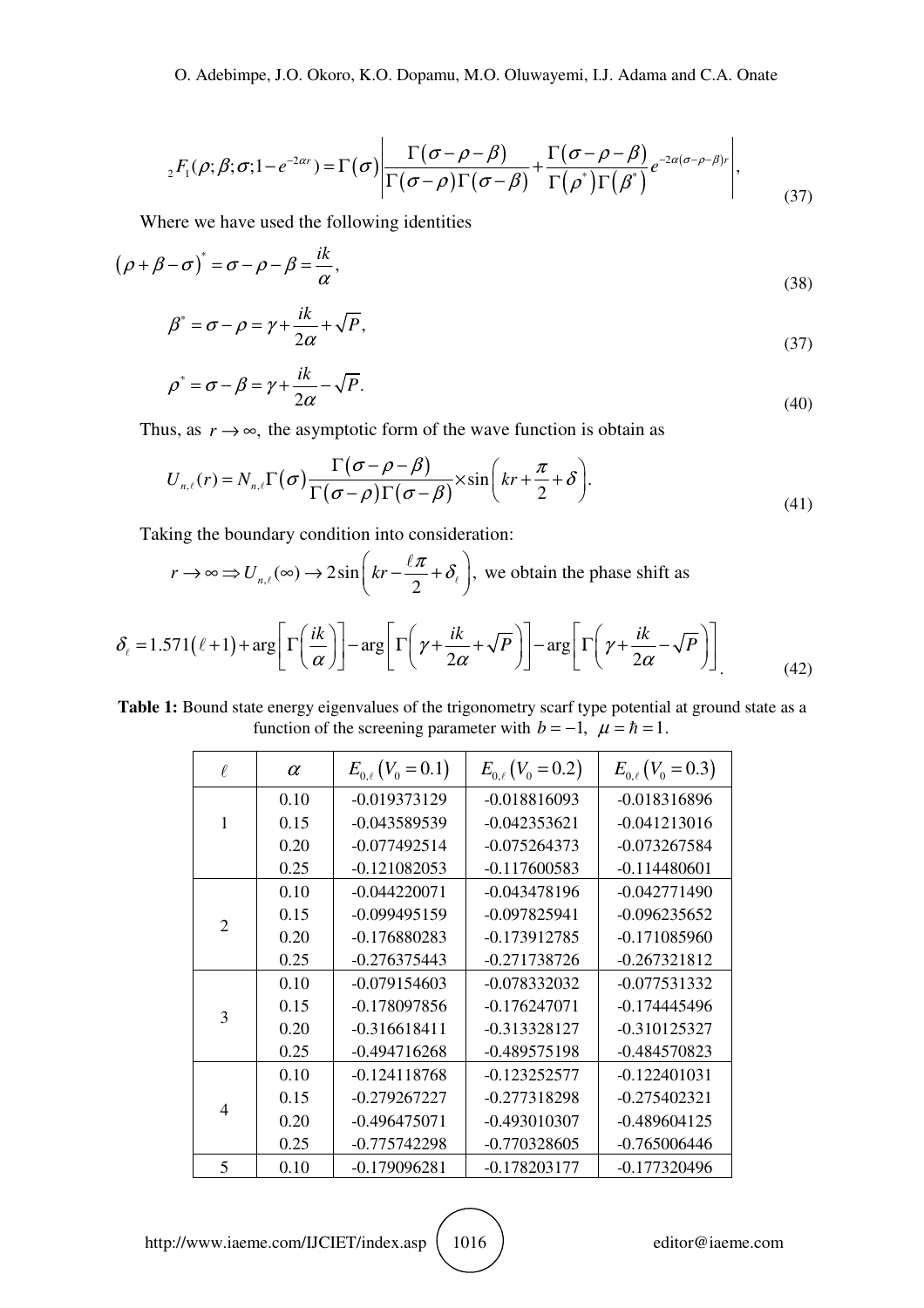#### Bound State And Scattering Phase Shift Of The Schrӧdinger Equation With Modified Trigonometry Scarf Type Potential

| 0.15 | $-0.402966633$ | $-0.400957149$ | $-0.398971115$ |
|------|----------------|----------------|----------------|
| 0.20 | $-0.716385126$ | -0.712812709   | -0.709281983   |
| 0.25 | -1.119351759   | -1.113769858   | -1.108253098   |

**Table 2:** Bound state energy eigenvalues of the trigonometry scarf type potential as a function of the angular quantum number with  $b = -1$ ,  $\alpha = 0.5$  and  $\mu = \hbar = 1$ .

| $\boldsymbol{n}$ | $\ell$         | $E_{n,\ell}(V_0 = 0.1)$ | $E_{n,\ell}(V_0 = 0.2)$ | $E_{n,\ell}(V_0 = 0.3)$ |
|------------------|----------------|-------------------------|-------------------------|-------------------------|
| $\boldsymbol{0}$ | $\overline{0}$ | $-0.125000000$          | $-0.125000000$          | $-0.125000000$          |
| $\mathbf{1}$     | $\overline{0}$ | $-0.540118664$          | $-0.568595000$          | $-0.590904422$          |
|                  | 1              | $-1.125000000$          | $-0.125000000$          | $-1.125000000$          |
| $\overline{2}$   | $\overline{0}$ | $-1.207260055$          | $-1.268220746$          | -1.317564473            |
|                  | 1              | -2.016082289            | $-2.031100037$          | $-2.045186861$          |
|                  | $\overline{2}$ | -3.125000000            | $-3.125000000$          | -3.125000000            |
| 3                | $\overline{0}$ | $-2.124755271$          | $-2.219026093$          | $-2.296511497$          |
|                  | 1              | -3.157286517            | -3.187657398            | -3.216341797            |
|                  | $\overline{2}$ | -4.509861462            | -4.519455720            | -4.528796699            |
|                  | $\overline{3}$ | $-6.125000000$          | $-6.125000000$          | $-6.125000000$          |
| $\overline{4}$   | $\overline{0}$ | -3.292359946            | $-3.420214324$          | -3.526229489            |
|                  | $\mathbf{1}$   | -4.548539449            | -4.594399927            | -4.637893716            |
|                  | $\overline{c}$ | $-6.144746541$          | $-6.164003447$          | $-6.182795132$          |
|                  | $\overline{3}$ | $-8.007090294$          | $-8.014077448$          | $-8.020964345$          |
|                  | $\overline{4}$ | $-10.12500000$          | $-10.12500000$          | $-10.12500000$          |
| 5                | $\overline{0}$ | -4.710009347            | -4.871563357            | -5.006278497            |
|                  | 1              | -6.189815593            | $-6.251231481$          | -6.309638074            |
|                  | $\overline{c}$ | $-8.029644258$          | $-8.058600600$          | -8.086902349            |
|                  | 3              | -10.13918800            | $-10.15318412$          | -10.16699354            |
|                  | $\overline{4}$ | -12.50553026            | $-12.51101051$          | $-12.51644163$          |
|                  | 5              | $-15.12500000$          | $-15.12500000$          | $-15.12500000$          |

## **5. CONCLUSIONS**

The nonrelativistic bound states and scattering states of the Schrödinger equation in the presence of trigonometry scarf type potential has been analyzed. As a result of the centrifugal barrier, we have used a proper approximation scheme and the approximate bound states and scattering states were obtained. Some numerical results were generated for the bound state as shown in Tables 1 and 2. In Table 1, we presented numerical values of the ground state for the energy equation given in equation (23) as a function of the screening parameter. Our result reviewed that the eigenvalue decreases as the screening parameter and angular quantum number respectively increases. However, as the potential depth increases, the eigenvalue increases. In Table 2, it can be seen that at constant value of the screening parameter( $\alpha$  = 0.5) , the eigenvalue decreases as the quantum number *n* increases. Our result also reviewed here that when  $n = \ell$ , an increase in the value of the potential depth has no effect on the eigenvalue. However, for all  $n = \ell$ , the eigenvalues are the same to any decimal place. For a free particle, the phase shifts would be zero. One could therefore say that the phase shift measures how far the asymptotic solution of the scattering problem is displaced at the origin from the asymptotic free solution.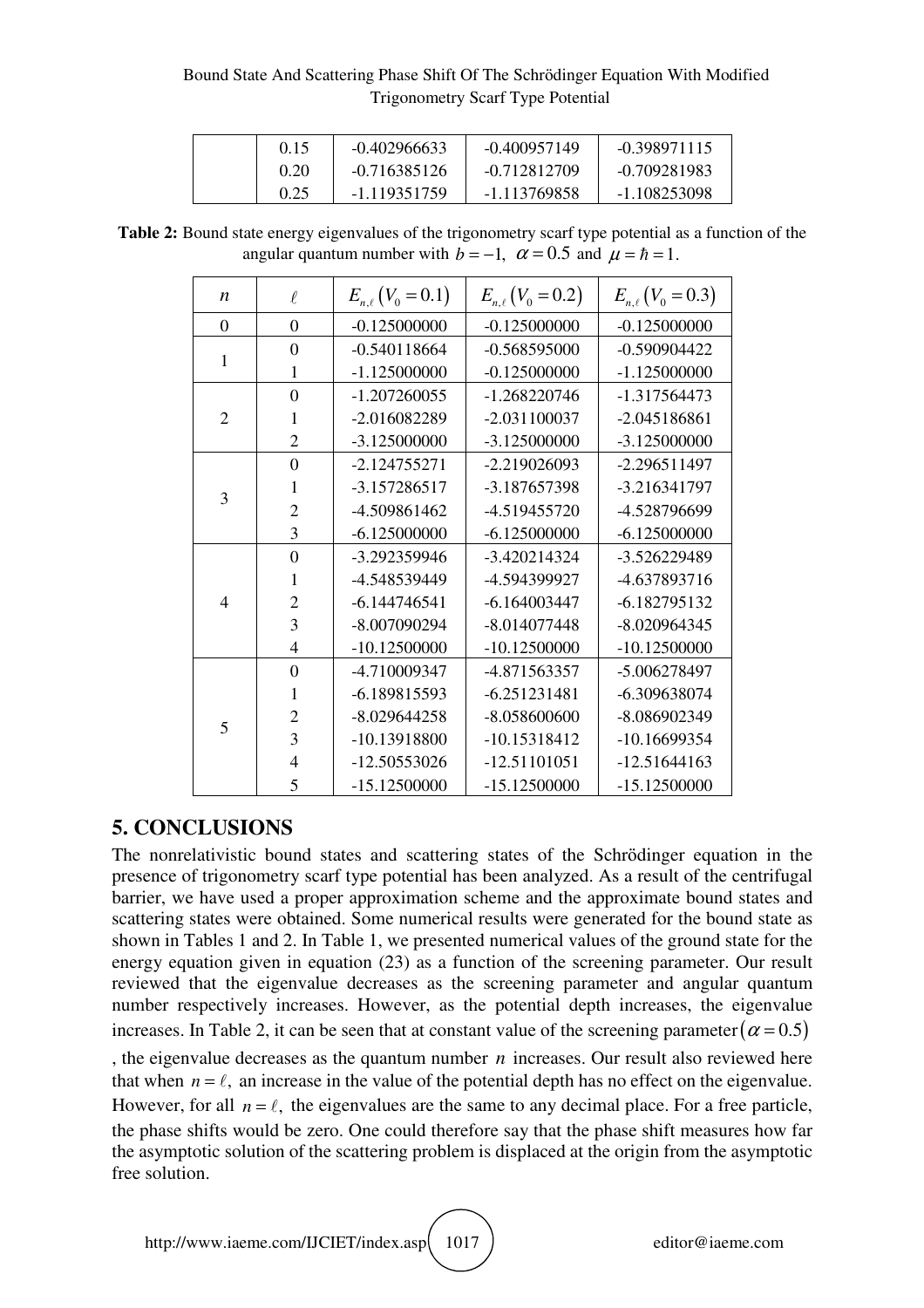## **AUTHORS' DECLARATION.**

There is no conflict of interest within the authors.

### **REFERENCES**

- [1] G.F. Wei and S.H. Dong, "Pseudospin symmetry in the relativistic Manninig-Rosen potential including a Pekeris-type approximation to the pseudo-centrifugal term", *Physics Letters B,* vol. 686, pp. 288-292, 2010.
- [2] C.-S. Jia, P. Guo, Y.-F. Diao, L.-Z. Yi and X.-J. Xie, "Solutions of Dirac equations with the Poschl-Teller potential", *The Euopean Physical Journal A,* Vol. 34, pp. 41-48, 2007.
- [3] C.-S. Jia, Y. Sun and Y. Li, "Complexified Poschl-Teller II potentialmodel", *Physics Letters A,* Vol. 305, pp. 231-238, 2002.
- [4] H. Hassanabadi, S. Zarrinkamar and H. Rahimov, "Approximate solutions of D-Dimensional Klein-Gordon equation with Hulthen-type potential via SUSYQM", *Communication in Theoretical Physics,*Vol. 56, pp. 423-428, 2011.
- [5] M.Hamzavi and S.M. Ikhdair, "Any J-state solution of the Duffin-Kemmer-Petiau equation for a vector deformed Woods-Saxon potential", *Few-Body System,*
- [6] H. Hassanabadi, H.B. Yazarloo and L.-L. LU, "Approximate analytical solutions to the generalized Poschl-Teller potential in D Dimensions", *Chinese Physics Letter,* Vol. 29 No: 2, 020303, 2012.
- [7] Z.-Q. Ma, A.G. –Cisneros, B.-W., Xu and S.-H. Dong, "Energy spectrum of the trigonometric Rosen-Morse potential using improved quantization rule", *Physics Letters A*, vol. 371, pp. 180-184, 2007.
- [8] S.-H. Dong and A.G. –Cisneros, "Energy spectra of the hyperbolic and second Poschl-Teller like potentials and solved by new exact quantization rule", *Annals of Physics,* vol. 323, pp. 1136-1149, 2008.
- [9] X.-Y. Gu, S.-H. Dong and Z.-Q. Ma, "Energy spectra for modified Rosen-Morse potential solved by the new exact quantization rule", vol. 42, 035303 (8pp) 2009.
- [10] S. Zarrinkamar, A.A. Rajabi and H. Hassanabadi, "Dirac equation for the harmonic scalar and vector potentials and linear plus Coulomb like tensor potential: the SUSY approach", *Annals of Physics*, vol. 325, pp. 2522-2528, 2010.
- [11] C.A. Onate and J.O.A. Idiodi, "Eigensolutions of the Schrodinger equation with some physical potentials", *Chinese Journal of Physics,* vol. 53, (No.7), pp. 120001–10, 2015.
- [12] C.A. Onate, "Approximate solutions of the non-relativistic Schrodinger equation with Poschl-Teller potential:, *Chinese Journal of Physics,* vol.53, (No.3), 060002-1, 2015.
- [13] A.N. Ikot, H. Hassanabadi and T.M. Abbey, "Spin and pseudospin symmetries of Hellmann potential with three tensor interactions using Nikiforov-Uvarov method", *Coomunication in Theoretical Physics,* vol.64, pp.637-643, 2015.
- [14] M.C. Onyeaju, J.O.A. Idiodi, A.N. Ikot, M. Solaimani and H. Hassanabadi, "Linear and nonlinear optical properties in spherical quantum dots: generalized Hulthen potential", *Few-Body Systems,* vol. 57, pp. 793-805, 2016.
- [15] C.A. Onate, A.N. Ikot, M.C. Onyeaju, O. Ebomwonyi and J.O.A. Idiodi, "Effect of dissociation energy on Shannon and Renyi entropies", *Karbala International Journal of Modern Science,* vol.4, pp. 134-142, 2018.
- [16] C.A. Onate, M.C. Onyeaju, A.N. Ikot and O. Ebomwonyi, "Eigen solutions and entropic system for Hellmann potential in the presence of the Schrodinger equation", *The European Physical Journal Plus,* vol.132, pp. 462-, 2017.